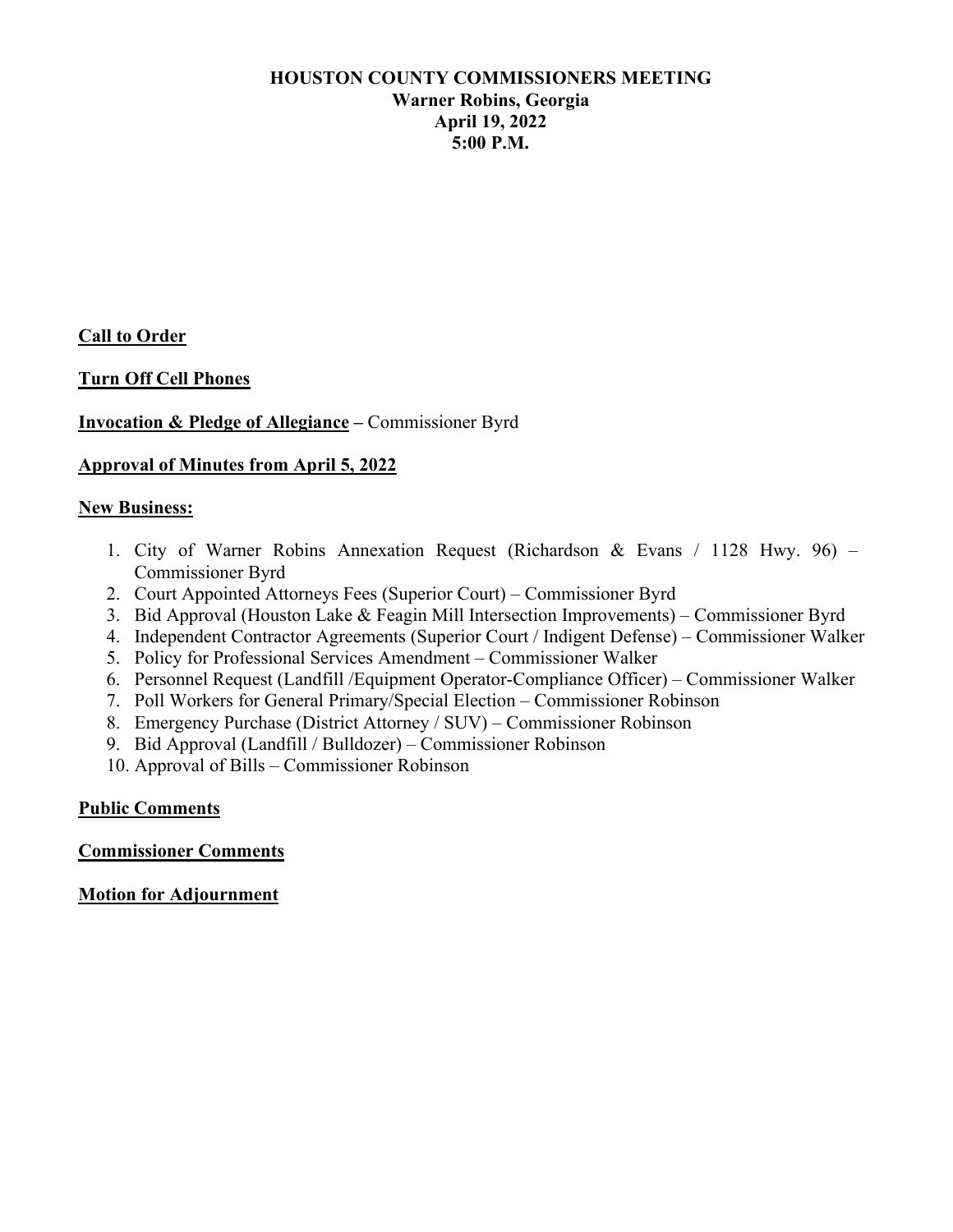Scott Free of Coldwell Banker Free Realty, on behalf of property owners Robert L. Richardson, Jr. and Weyman D. Evans, has requested annexation into the City of Warner Robins for a portion of property totaling 25.636-acres (portion of Tax Parcel 000520 007000) located at 1128 Highway 96, Kathleen. The property is currently zoned County R-AG (Residential Agricultural District) and the proposed zoning upon annexation is Warner Robins R-4 (Multi-Family Residential District). The property is contiguous to the Warner Robins city limits and will not create an unincorporated island.

| <b>Motion by</b> |            | second by | and carried | t0 |
|------------------|------------|-----------|-------------|----|
|                  | concur     |           |             |    |
|                  | non-concur |           |             |    |
|                  | table      |           |             |    |

**with a City of Warner Robins annexation request for property totaling 25.636-acres (a portion of Tax Parcel 000520 007000) located at 1128 Highway 96, Kathleen.**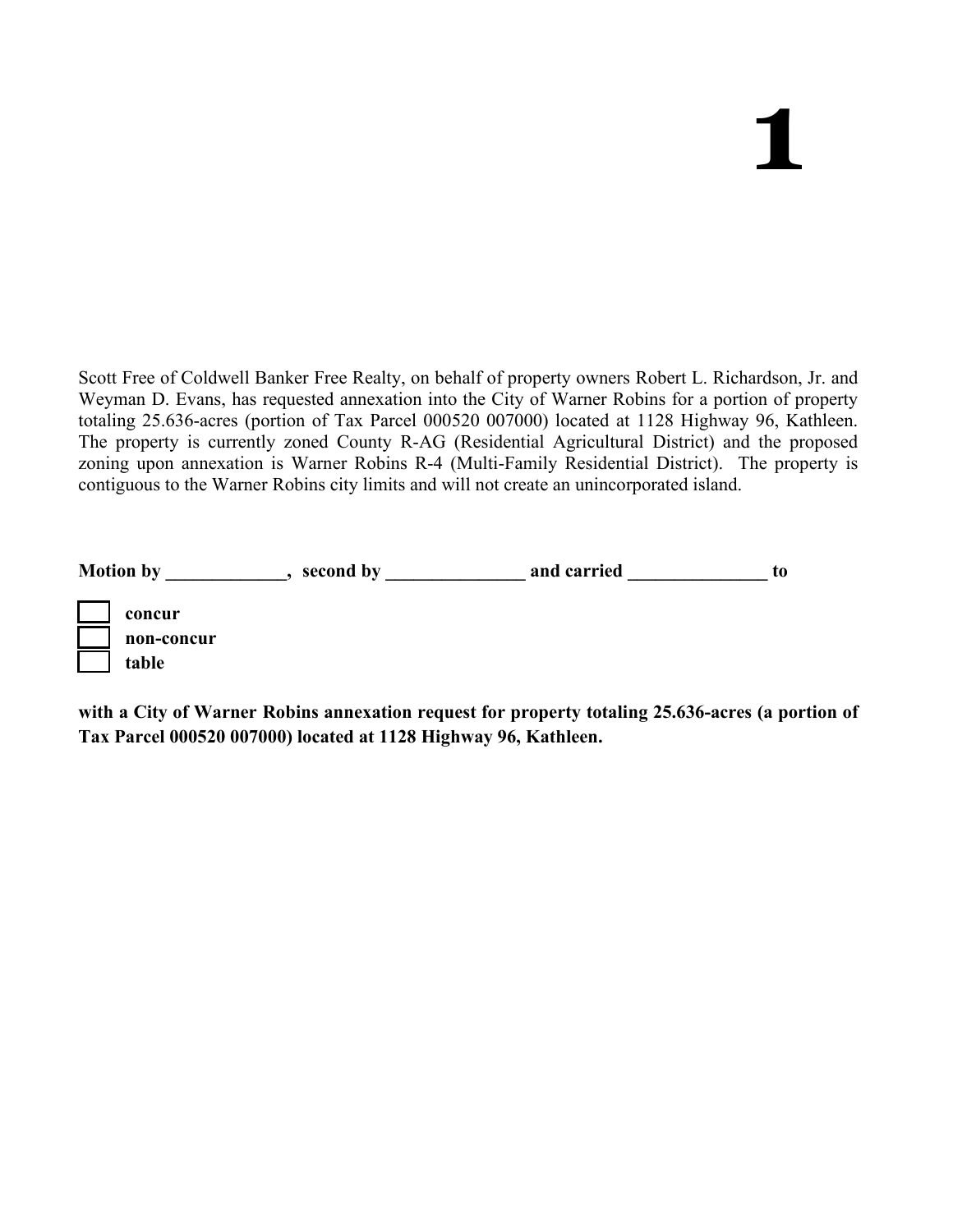The current fees paid to court-appointed attorneys are \$60 per hour for in-court services and \$45 per hour for out-of-court services. These rates have not been adjusted for many years. Staff recommends raising the in-court fees from \$60 to \$75 per hour and the out-of-court fees from \$45 to \$60 per hour.

| <b>Motion by</b> | second by | and carried | to |
|------------------|-----------|-------------|----|
| approve          |           |             |    |
| disapprove       |           |             |    |
| table            |           |             |    |
| authorize        |           |             |    |

**raising the fees paid to court-appointed attorneys from \$60 per hour for in-court services to \$75 per hour and from \$45 per hour for out-of-court services to \$60 per hour effective May 1, 2022.**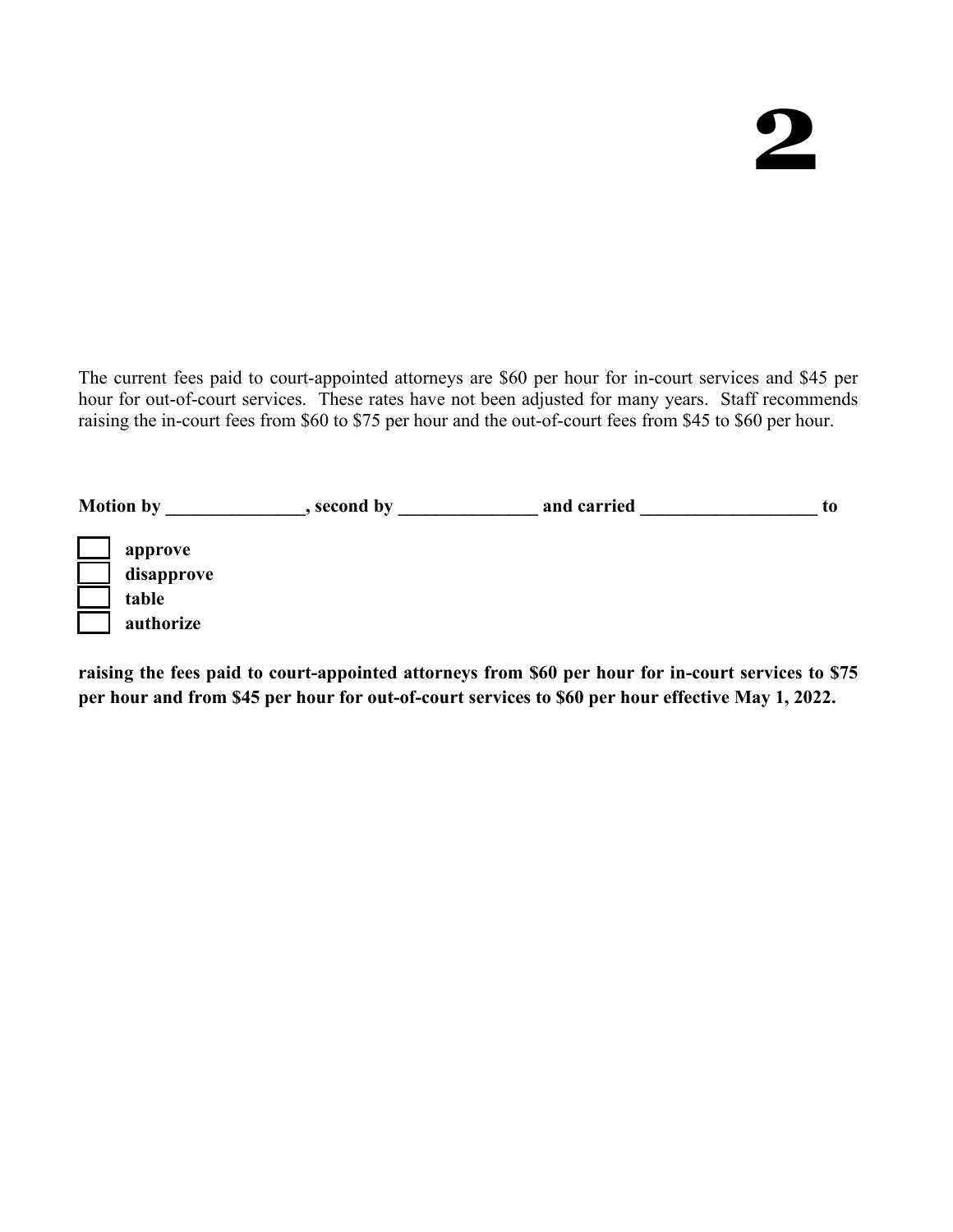Bids were solicited for the South Houston Lake Road and Feagin Mill Road Intersection Improvements project with two contractors submitting. Based on the evaluation scores, the Engineering Department recommends award to low bidder C.W. Matthews Contracting Company.

The project will widen South Houston Lake Road and Feagin Mill Road to provide two dedicated left turn lanes on South Houston Lake Road in the northbound and southbound lanes and on Feagin Mill Road to provide dedicated left turn, straight, and right turn lanes in the eastbound and westbound lanes. Also included is full width milling and asphalt overlay on South Houston Lake Road and Feagin Mill Road within the project limits.

| <b>Motion by</b>                            | second by | and carried | to. |
|---------------------------------------------|-----------|-------------|-----|
| approve<br>disapprove<br>table<br>authorize |           |             |     |
|                                             |           |             |     |

**the award of the South Houston Lake Road and Feagin Mill Road Intersection Improvements project to C.W. Matthews Contracting Company of Marietta, GA in the amount of \$2,538,147. This is a SPLOST 2018 funded project.**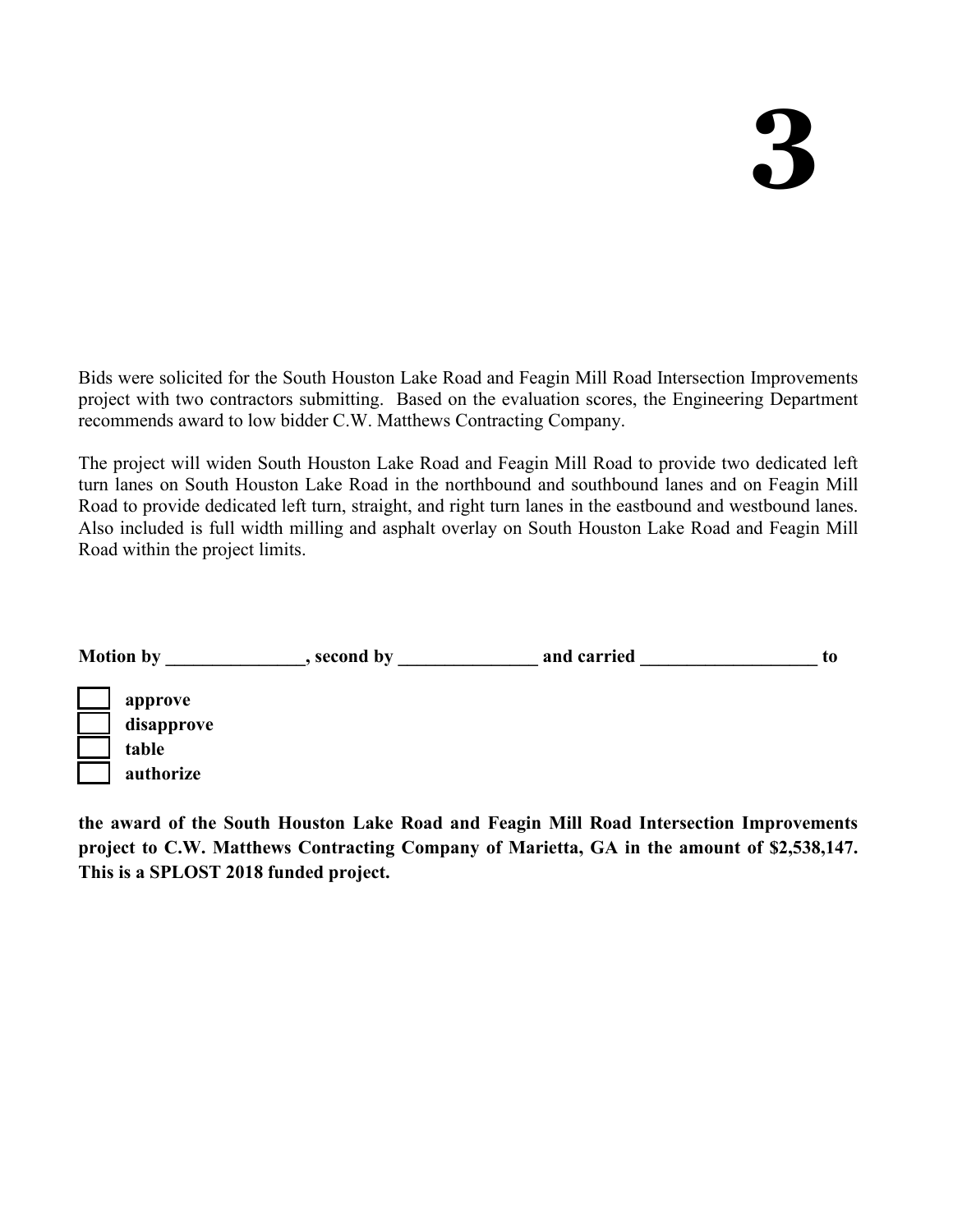These independent contractor agreements between the County and the four local attorneys will provide for the defense of indigent persons in cases where there has been a declared conflict of interest. The agreements have been modified to include a \$5,000 increase in the annual rate of compensation and includes a cap of 125 cases that may be assigned to each attorney at any one time.

| <b>Motion by</b> |                                    | , second by | and carried | to |
|------------------|------------------------------------|-------------|-------------|----|
| table            | approve<br>disapprove<br>authorize |             |             |    |

**Chairman Stalnaker signing independent contractor agreements for the purposes of providing defense of indigent persons in cases where there has been a declared conflict of interest with David G. Daniell, Jonathan Perry Waters, Jeffrey L. Grube, and Carl Veline, Jr. effective May 1, 2022 through June 30, 2023.**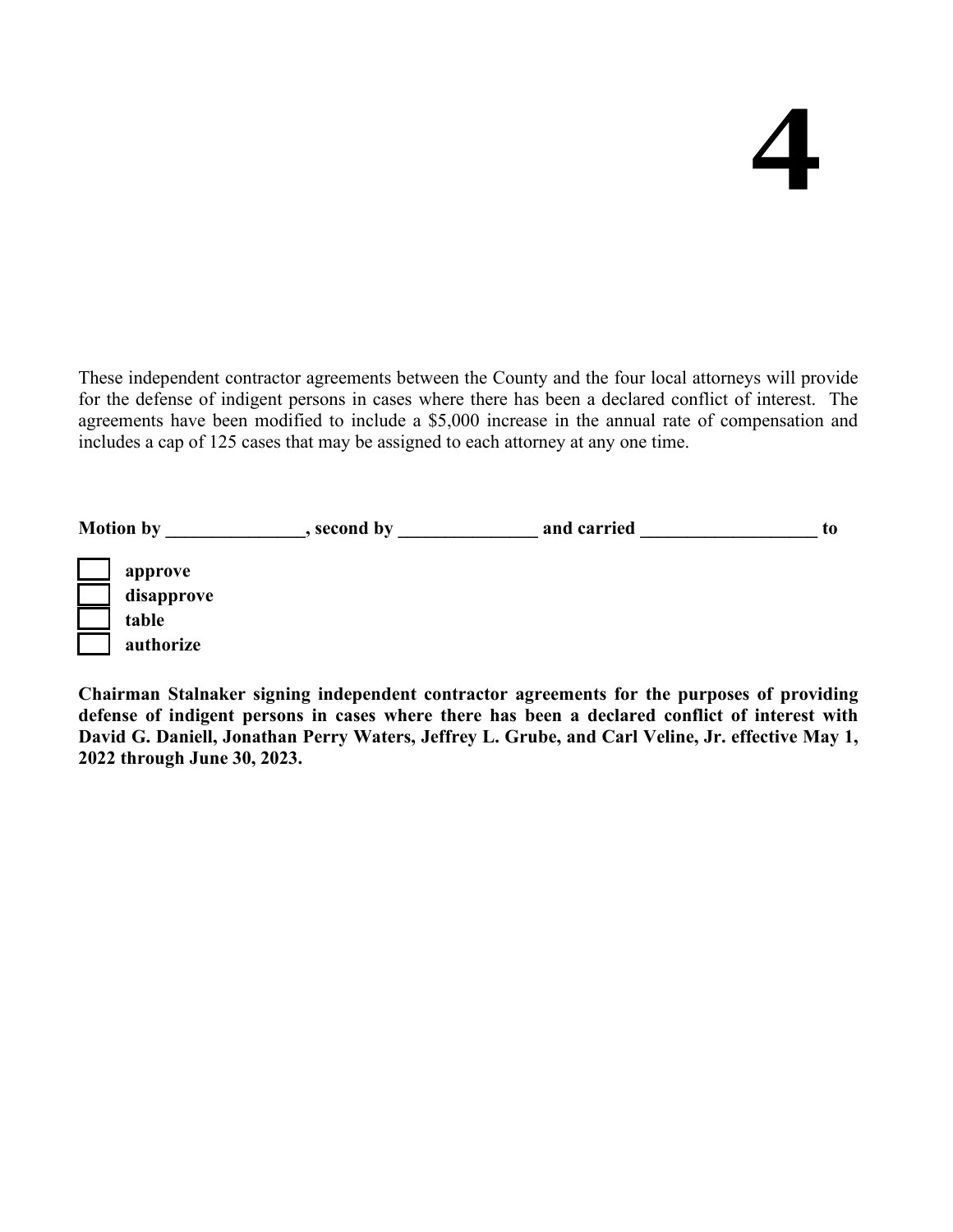On May 15, 2012, the Board of Commissioners adopted a policy for professional services requiring any contractor performing professional services for the County (including but not limited to attorneys, architects, engineers, surveyors, or geotechnical experts) to maintain errors and omissions (professional liability) insurance coverage in the minimum amount of \$1,000,000. The policy took effect on August 1, 2012. The Board of Commissioners now desire to omit the Independent Contract Attorneys contracted for indigent defense services in Juvenile Court and Superior Court from the current policy and adopt a new policy to the lower the minimum amount of errors and omissions (professional liability) insurance coverage to \$300,000 for these attorneys only.

| <b>Motion by</b> | second by | and carried | to |
|------------------|-----------|-------------|----|
| approve          |           |             |    |
| disapprove       |           |             |    |
| table            |           |             |    |
| authorize        |           |             |    |

**omitting the Independent Contract Attorneys contracted for indigent defense services with Juvenile Court and Superior Court from the current policy that has been in effect since August 1, 2012, requiring a coverage amount of \$1,000,000 and adopting a new policy that requires the Independent Contract Attorneys contracted for indigent defense services in Juvenile Court and Superior Court to maintain errors and omissions (professional liability) insurance coverage in the minimum amount of \$300,000.**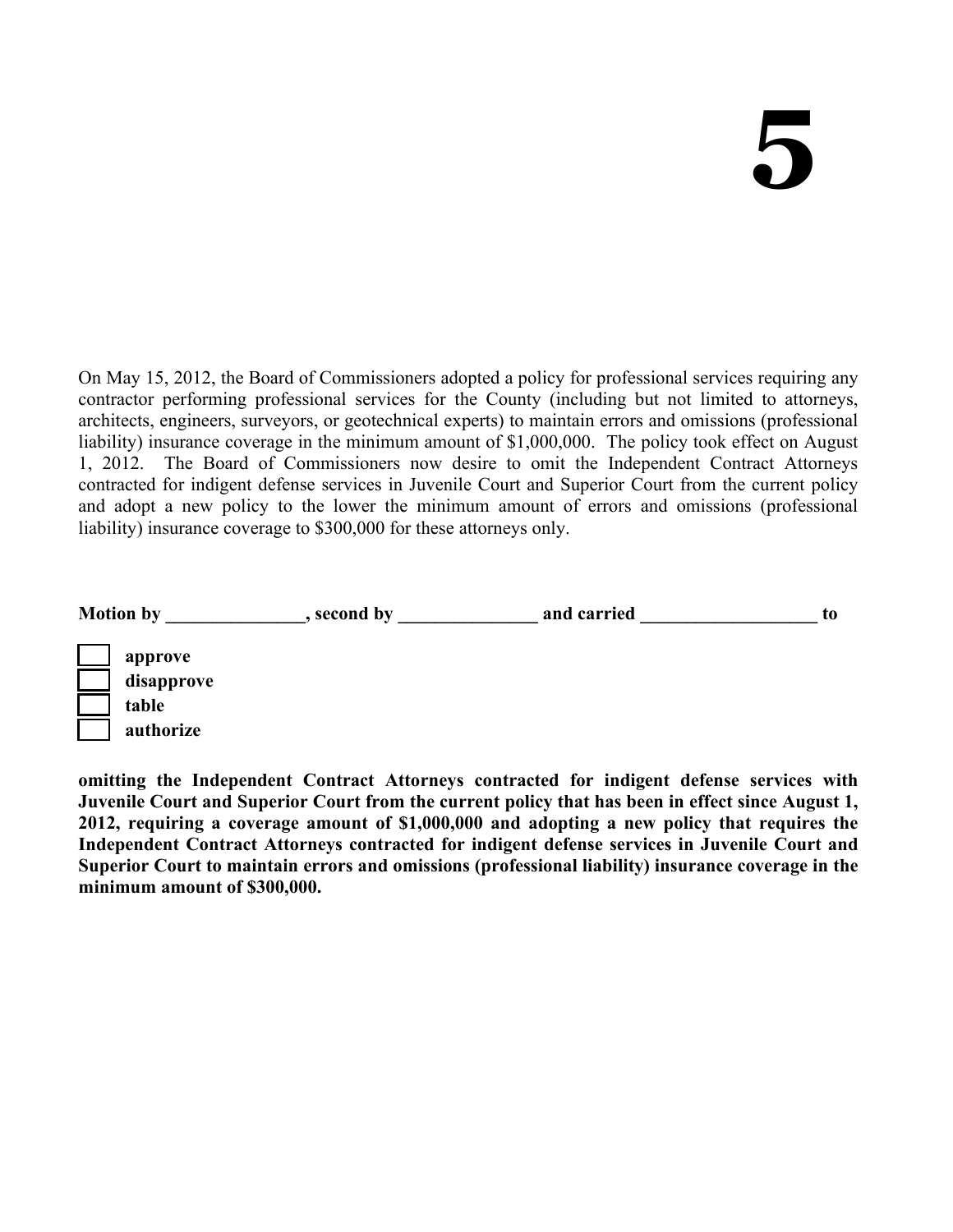Landfill Superintendent Terry Dietsch is requesting to hire Ronnie Beard to fill the vacant Equipment Operator/Compliance Officer position at a Grade 10-E. Staff agrees that Mr. Beard possesses the requisite qualifications and experience to qualify for the E-step.

| <b>Motion by</b> | second by | and carried | to |
|------------------|-----------|-------------|----|
| approve          |           |             |    |
| disapprove       |           |             |    |
| table            |           |             |    |
| authorize        |           |             |    |

**hiring Ronnie Beard to fill the vacant Equipment Operator/Compliance Officer position at the Landfill at a Grade 10-E effective May 2, 2022.**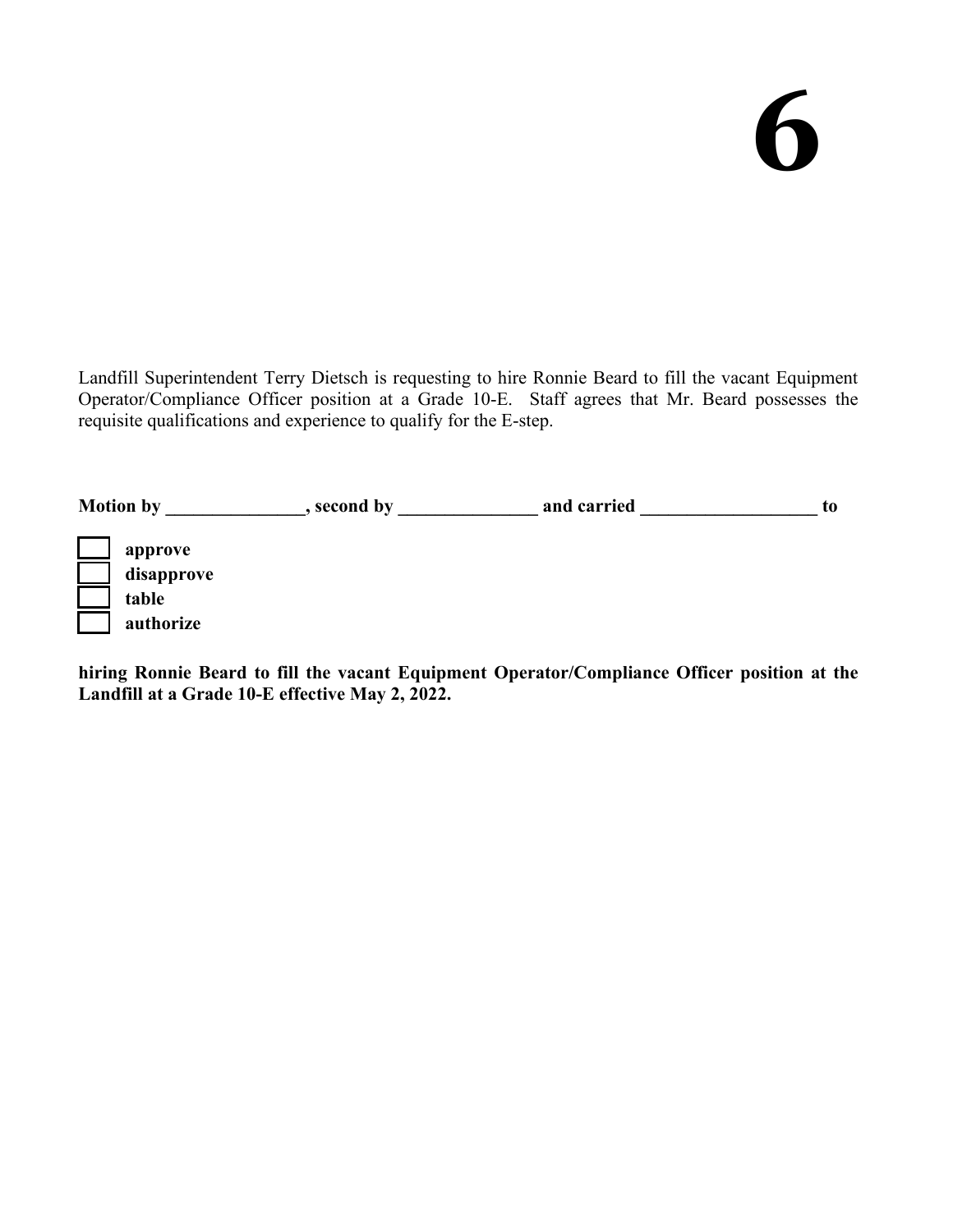Election Supervisor Debra Presswood has requested to hire the following poll workers for the May 24<sup>th</sup> General Primary/Special Election:

|              |                                             | <b>AMOUNT</b> | <b>TOTAL</b> |
|--------------|---------------------------------------------|---------------|--------------|
| 16           | <b>Managers (Precinct)</b>                  | \$175.00      | \$2,800.00   |
| 32           | <b>Assistant Managers (Precinct)</b>        | 125.00        | 4,000.00     |
| 116          | <b>Clerks</b>                               | 115.00        | 13,340.00    |
| 6            | <b>Janitors</b>                             | 15.50         | 93.00        |
| 4            | <b>Janitors</b>                             | 25.00         | 100.00       |
| 313          | <b>BMD (Ballot Marking Device)</b>          | 2.00          | 626.00       |
| 3            | <b>Election Supply Load Out Help</b>        | 75.00         | 225.00       |
| 3            | <b>Election Night Equipment Return Help</b> | 75.00         | 225.00       |
| 3            | <b>Election Night Check-In Clerks</b>       | 75.00         | 225.00       |
| 16           | <b>Supply Pick up / Return Supplies</b>     | 10.00         | 160.00       |
| 16           | <b>Cell Phones</b>                          | 10.00         | 160.00       |
| 4            | <b>Ballot Scan Clerks</b>                   | 100.00        | 400.00       |
| $\mathbf{2}$ | <b>Election Day Techs</b>                   | 250.00        | 500.00       |
|              | <b>GRAND TOTAL</b>                          |               | \$22,854.00  |

Motion by \_\_\_\_\_\_\_\_\_\_\_\_, second by \_\_\_\_\_\_\_\_\_\_\_\_\_\_\_ and carried \_\_\_\_\_\_\_\_\_\_\_\_\_\_\_\_\_\_ to



**the hiring of poll workers for the upcoming May 24, 2022 General Primary/Special Election.**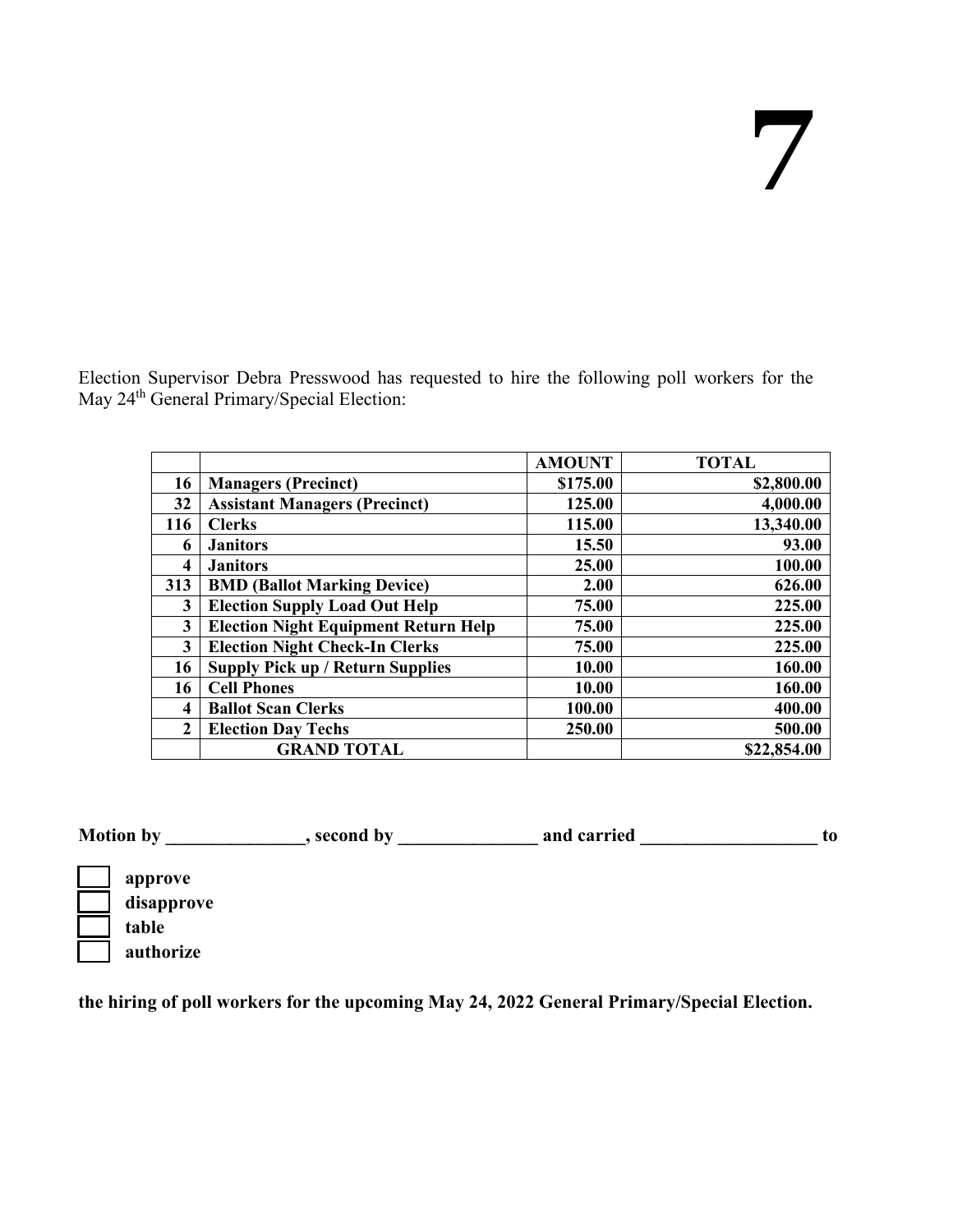The District Attorney's office has an immediate need to replace a vehicle which was totaled in an accident. Purchasing staff has found a suitable vehicle available from Brannen Motor Company for \$38,000. Mr. Kendall has agreed to reimburse the County for 100% of the vehicle cost from his available forfeiture funds.

| <b>Motion by</b>                            | second by | and carried | to |
|---------------------------------------------|-----------|-------------|----|
| approve<br>disapprove<br>table<br>authorize |           |             |    |

**the award of one new 2022 Chevrolet Tahoe PPV from Brannen Motor Company of Perry for use in the District Attorney's office in the amount of \$38,000. The District Attorney will reimburse the County for the cost of this vehicle from Forfeiture Funds.**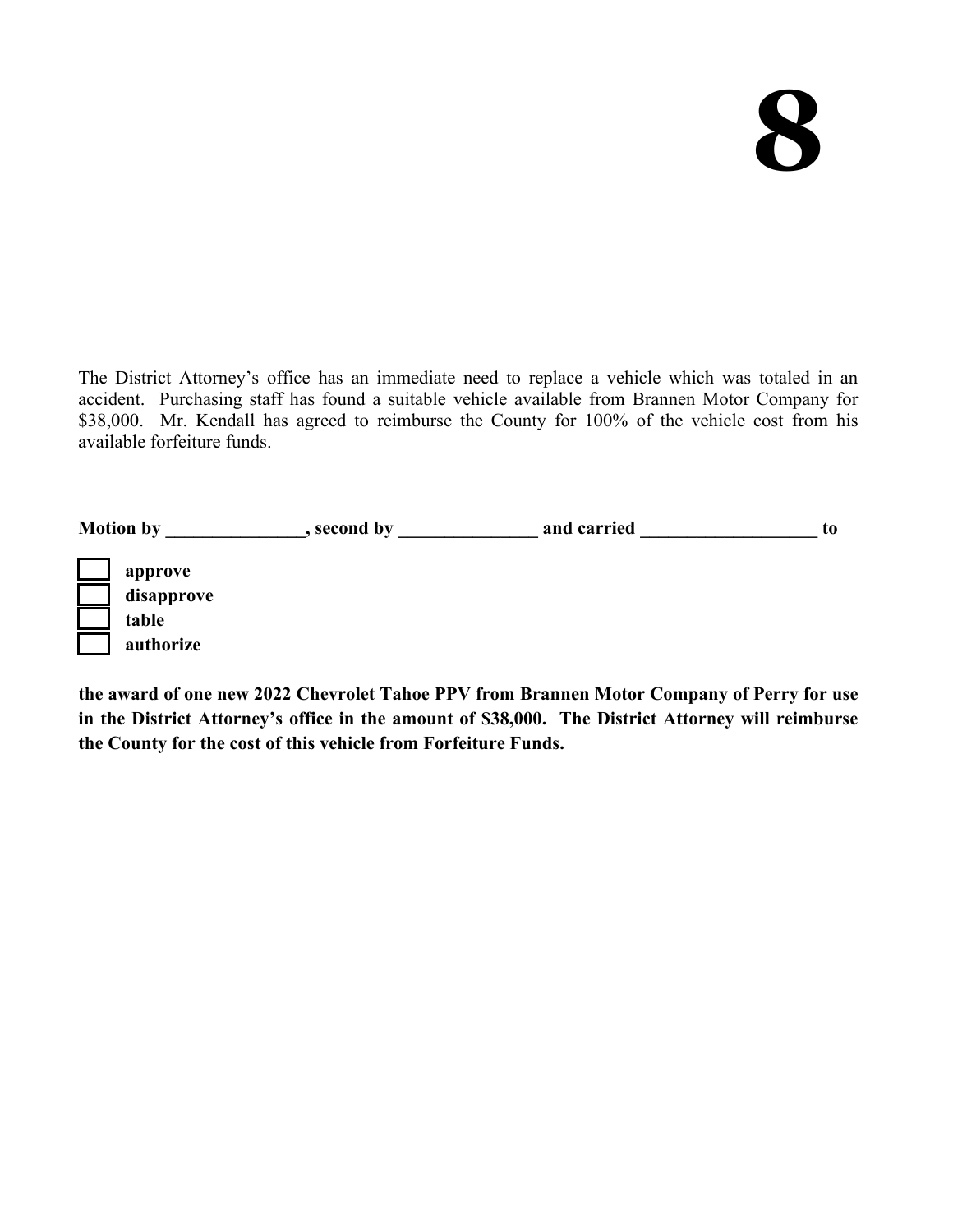The Purchasing Department solicited bids for one new high-track bulldozer for use at the Landfill. Yancey Brothers submitted the only bid for a Caterpillar D7. Staff recommends acceptance of this bid along with the extended warranty option.

| <b>Motion by</b> | second by | and carried | to |
|------------------|-----------|-------------|----|
| approve          |           |             |    |
| disapprove       |           |             |    |
| table            |           |             |    |
| authorize        |           |             |    |

**the award of one new 2022 Caterpillar D7 Bulldozer from Yancey Brothers Co. of Macon for use at the Landfill for \$713,120 plus a 60-month Premier Equipment Protection Plan Extended Warranty for an additional \$48,420 to total \$761,540. This equipment is funded by Solid Waste Capital Funds.**